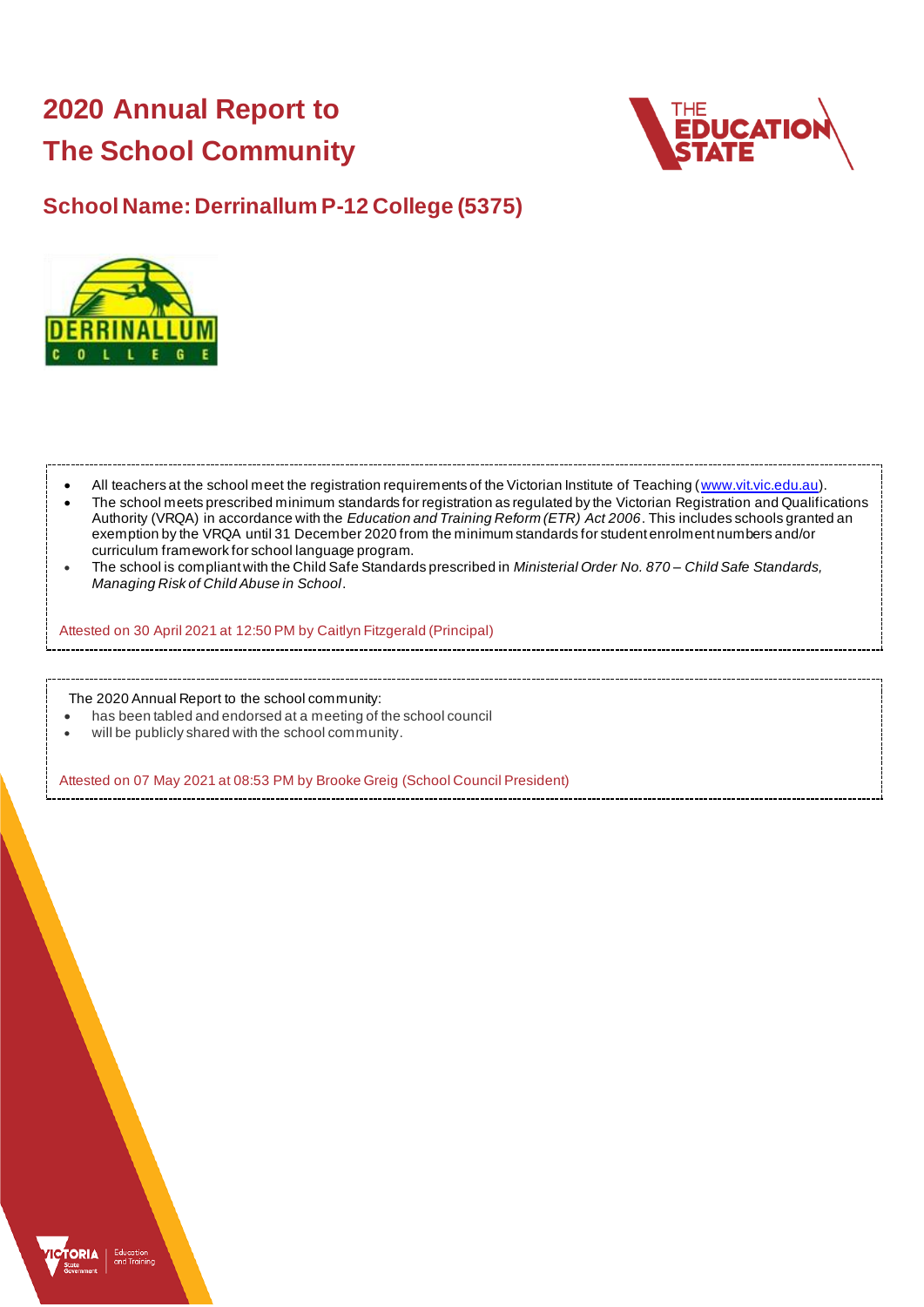

## How to read the Annual Report

## What has changed for the 2020 Annual Report?

#### **Improved appearance**

The appearance of the Performance Summary has been updated to m ore clearly represent information and to assist interpretation and comparison of individual school's data with state averages and similar school groups.

#### **School performance data**

The Victorian community's experience of COVID-19, including remote and flexible learning, had a significant impact on normal school operations. This impacted the conduct of assessments and surveys. Readers should be aware of this when interpreting the Performance Summary.

For example, in 2020 school-based surveys ran under changed circumstances, and NAPLAN was not conducted. Absence and attendance data may have been influenced by local processes and procedures adopted in response to remote and flexible learnin g.

Schools should keep this in mind when using this data for planning and evaluation purposes. Those schools who participated in the Student Attitudes to School survey in 2020 should also refer to the advice provided regarding the consistency of their data.

## What does the *'About Our School'* section refer to?

The About Our School section provides a brief background on the school, an outline of the school's performance over the year and future directions.

The 'School Context' describes the school's vision, values and purpose. Details include the school's geographic location, size and structure, social characteristics, enrolment characteristics and special programs.

The 'Framework for Improving Student Outcomes (FISO)' section includes the improvement initiatives the school has selected and the progress they have made towards achieving them.

## What does the *'Performance Summary'* section of this report refer to?

The Performance Summary includes the following:

#### **School Profile**

- student enrolment information
- the school's 'Student Family Occupation and Education' category
- a summary of parent responses in the Parent Opinion Survey, shown against the statewide average for P-12 schools
- school staff responses in the area of School Climate in the School Staff Survey, shown against the statewide average for P-12 schools

#### **Achievement**

- English and Mathematics for Teacher Judgements against the curriculum
- English and Mathematics for National Literacy and Numeracy tests (NAPLAN). *Note: NAPLAN tests were not conducted in 2020*
- all subjects for Victorian Certificate of Education (VCE) examinations

#### **Engagement**

Student attendance and engagement at school, including:

- how many Year 7 students remain at the school through to Year 10
- how many exiting students go on to further studies or full-time work

#### **Wellbeing**

Student responses to two areas in the Student Attitudes to School Survey:

- Sense of Connectedness
- Management of Bullying

Results are displayed for the latest year and the average of the last four years (where available).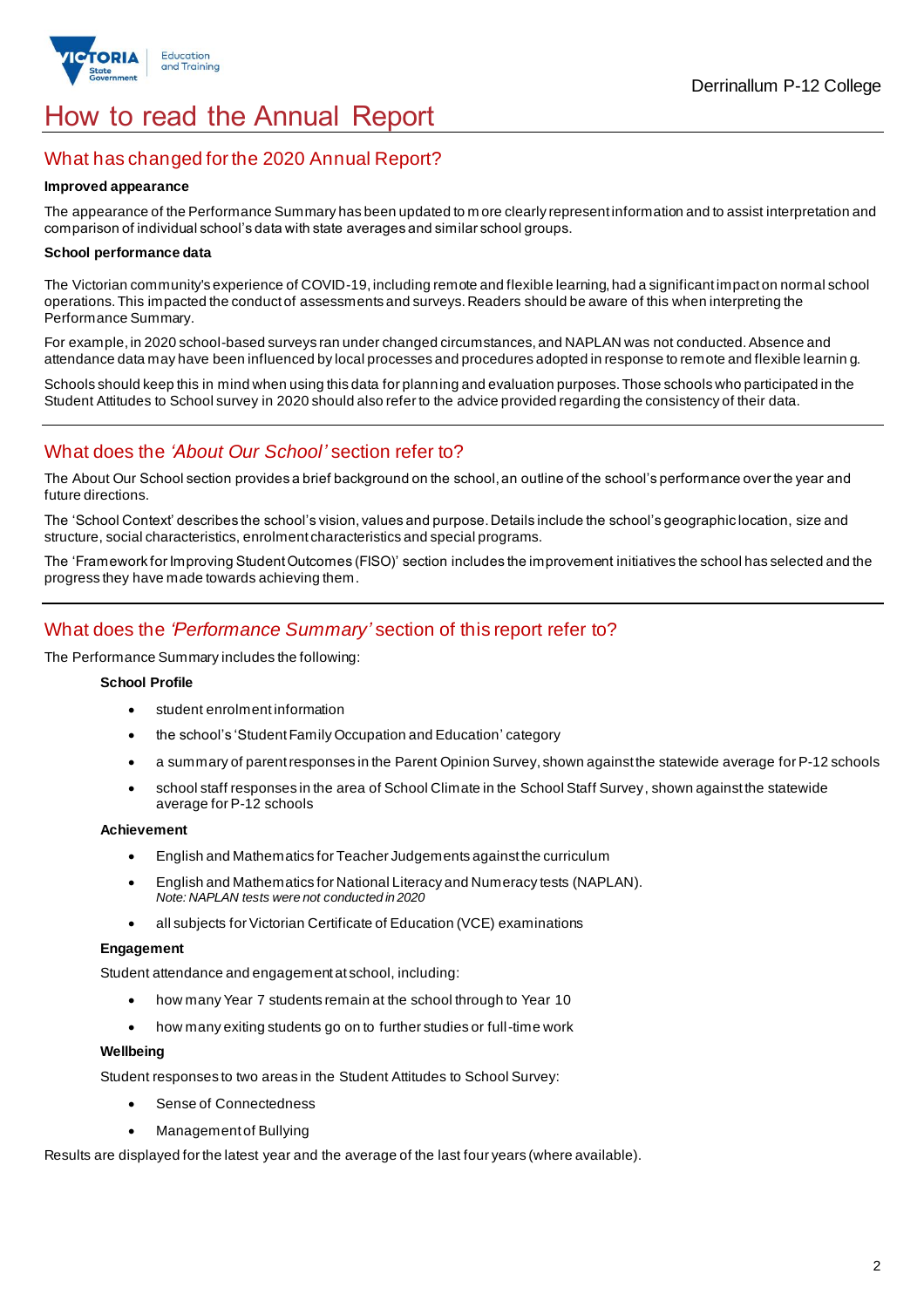

## How to read the Annual Report (continued)

### What do *'Similar Schools'* refer to?

Similar Schools are a group of Victorian government schools with similar characteristics to the school.

This grouping of schools has been created by comparing each school's socio-economic background of students, the number of non-English speaking students and the school's size and location.

## What does *'NDP'* or '*NDA*' mean?

'NDP' refers to no data being published for privacy reasons or where there are insufficient underlying data. For example, ver y low numbers of participants or characteristics that may lead to identification will result in an 'NDP' label. For the 2020 Stude nt Attitudes to School survey, specifically, the similar school group averages are replaced by 'NDP' where less than 50% of schools in a give n similar school group did not participate in the 2020 survey.

'NDA' refers to no data being available. Some schools have no data for particular measures due to low enrolments. There may b e no students enrolled in some year levels, so school comparisons are not possible.

Note that new schools only have the latest year of data and no comparative data from previous years. The Department also recognises unique circumstances in Specialist, Select Entry, English Language, Community Schools and schools that changed school type recently, where school-to-school comparisons are not appropriate.

## What is the *'Victorian Curriculum'*?

The Victorian Curriculum F–10 sets out what every student should learn during his or her first eleven years of schooling. The curriculum is the common set of knowledge and skills required by students for life-long learning, social development and active and informed citizenship.

The Victorian Curriculum is assessed through teacher judgements of student achievement based on classroom learning.

The curriculum has been developed to ensure that school subjects and their achievement standards enable continuous learning for all students, including students with disabilities.

The 'Towards Foundation Level Victorian Curriculum' is integrated directly into the curriculum and is referred to as 'Levels A to D'.

'Levels A to D' may be used for students with a disability or students who may have additional learning needs. These levels are not associated with any set age or year level that links chronological age to cognitive progress (i.e. there is no age expected s tandard of achievement for 'Levels A to D').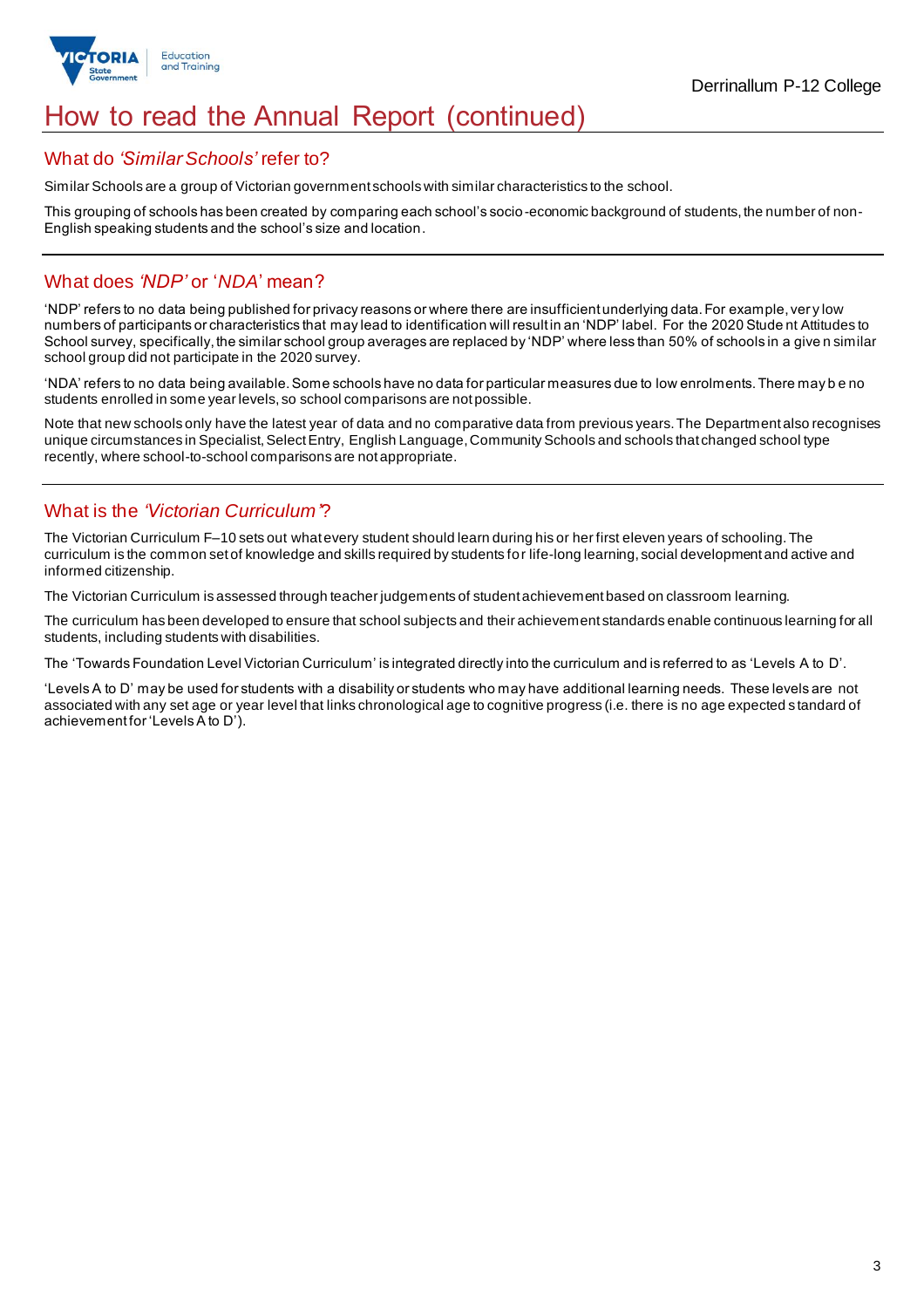

## **About Our School**

#### **School context**

Derrinallum P-12 College is located in the rural Western District of Victoria. It was established in 1994 when Derrinallum Primary School and Derrinallum High School amalgamated. Derrinallum P-12 College continues to provide meaningful and successful pathways from Foundation to Year 12. It is located approximately 100km from the major population centers of Geelong, Ballarat and Warrnambool and it services not only the Derrinallum township but the surrounding rural communities, with four buses bringing students to the college every day.

A total of 76 students were enrolled at Derrinallum P-12 in 2020. 39 students in Primary and 37 students in Secondary. The school's socio-economic band value is medium.

Derrinallum P-12 College is on the edge of town, allowing wide open space for sporting fields and agricultural programs. Our students have access to a main building containing secondary and primary wings as well a specialist wing providing classrooms for Design and Technology, Drama, Music and Art. Additional ly the students have access to an indoor sports center and enclosed undercover gymnasium on the grounds providing students with all-weather sporting facilities year round. Our primary students benefit from access to specialist teaching programs including Art, Woodwork, Cooking, Italian, Performing Arts and in 2021 the introduction of STEM.

The school's physical environment is well maintained, strengthening the sense of pride in the school. Classrooms are well presented and reflect a warm welcoming and engaging learning space for all students. The school completed a building project in Term 3 to modernise the toilets and upgrade senior student facilities, including the Year 11 and 12 common room. The corridor of east wing of the main building was repainted when the ceiling was replaced after storm damage which occurred in January.

The College's strong connection with partner schools in the Corangamite Trade Training Cluster allows student to take part in various trades across the cluster of local schools (Hospitality, Building & Construction and Hair & Beauty are among the offerings).

In 2020 there were 18.3 equivalent full time staff at the school including one Principal , one Assistant Principal, three Team Leaders (each with a teaching load), 9 Classroom Teachers and 7 Education Support staff.

At Derrinallum P-12 College our purpose is to provide a dynamic learning environment that engages students to achieve their personal best in an atmosphere of mutual respect, trust and co -operation and to nurture the development of all students to foster connectedness and an improved sense of wellbeing. The college prides itself on our sense of community and our values of Teamwork, Respect, Integrity, Empathy and Support.

### **Framework for Improving Student Outcomes (FISO)**

In 2020, Derrinallum College adjusted our approach to more specifically align our daily agenda with the Framework for Improving Student Outcomes (FISO) continua of practice. To do this the college introduced newly created Learning Terms with identified areas of practice to focus their efforts for the greatest impact on improving our students' achievement, wellbeing and engagement. The work led by each team fed directly into the AIP focus on the implementation of Key Improvement Strategies related to the FISO dimensions of Building Practice Excellence, Health and Wellbeing and Building Communities.

The College's first FISO focus in 2020 continued to be Building Practice Excellence. This included a major focus on building teacher capability to utilise data to teach more specifically to the point of student need. This was enhanced by: - the use of learning walks to focus pedagogical coaching on the use of High Impact Teaching Strategies to increase engagements for identified disadvantaged students.

- regular scheduling of peer observations with focus of using data collected to inform the delivery of literacy.
- designing a meeting schedule to have clear direction and relation to the AIP and Learning Team priorities
- providing PL opportunities for the explicit delivery of literacy skills across all curriculum areas.

The College's second FISO focus was Health and Wellbeing, where we designed and implemented a targeted 'Advocacy' program with an explicit agenda to address the delivery of Respectful Relationships, the Safe Schools message, resilience and school connectedness. A focused Wellbeing Learning Team led movement on strengthening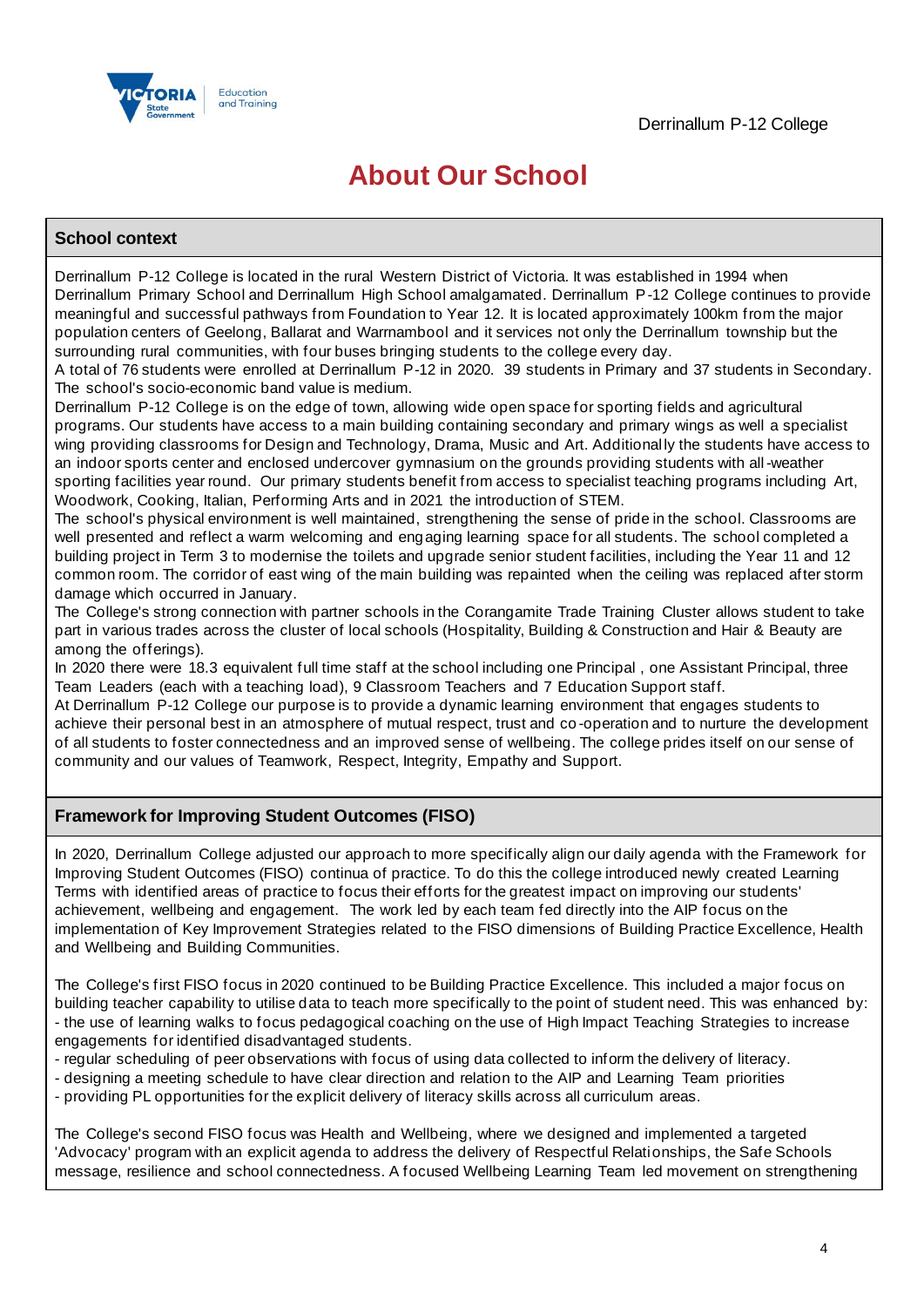

student wellbeing across the college from Foundation to Year 12 and built teacher capacity to encompass wellbeing into their everyday teaching. Identified activities to help achieve this included:

- 90% of staff (including ES) complete Respectful Relationships training.

- running peer led professional learning.

- support for the design and development of the Advocacy program led by classroom teachers responding the needs identified by and for the students.

We have successfully introduced our Learning Team structure, where a major focus has been providing rich learning opportunities to staff by delivering high quality professional learning based around the High Impact Teaching Strategies, Instructional Strategies and the Pedagogical Model. Positive gains in the School Staff Survey showed clear evidence of their impact, with additional evidence gathered through peer observation and learning walks and recorded as part of AIP monitoring. This showed positive changes in both teacher practice and student learning outcomes.

#### **Achievement**

The College responded swiftly to remote learning and although the impact of COVID 19 did caus e us to redirect our efforts in regards to the AIP, we were still able to maintain a focus on utilising data to specifically teach to the needs of the students. During both phases of Remote and Flexible Learning, teachers routinely utilised both formative and summative assessment to ensure they were teaching to the point of need and students were still demonstrating personal growth across all learning areas. The College staff routinely collected feedback from students and their families, and analysed data to adjust their approaches and teaching programs to meet the needs of the students, trying to ensure they did not fall behind whilst working remotely. Staff were able to utilise online resources for content delivery and assessment and consequently develop ways of differentiating for individuals and groups. Students responded well to the adjustments in the teaching approaches and this was demonstrated in the level of engagement and results throughout the year.

In 2020 the school continued work on its strategic plan goal of maximising the learning and growth in Literacy and Numeracy, specifically in reading, for each student. The College met the 12-month target of improving the Year 3-10 stanine in Pat Reading by 0.4 to an average of 5.8, increasing the percentage of Year 7-10 students who were at or above the expected standard of the Victorian Curriculum. For the first time in 5 years the College had a study of above 37 in VCE English. Additionally, the College has seen an increase in student learning growth with a number of students' 'On Demand' reading data showing growth from well below level to at level or above. These results are credited to the explicit delivery of literacy focused supports. The College accessed equity funding to boost teacher supports in the classroom for students in Years 3 to 6 with the introduction of team-teaching during Numeracy sessions allowing small group supports targeted at ability, strengths and needs. We focused on literacy growth with the introduction of several explicitly targeted supports in the secondary end with the inclusion of a Literacy session each week for Years 7 to 10. In these sessions students received focused tuition on the skills of literacy, increasing the skills across all learning areas. Additional to this, the College again increased in-class supports to create regular teamteaching opportunities for students in Years 7-10. 2020 also saw the introduction of the Middle Years Literacy Numeracy Scheme at the college which is also credited for the results. The continued strengthening of MYLNS in both face to face and capacity building with be a focus as we move forward in 2021.

Students supported through the Program for Students with a Disability all showed satisfactory progress in achieving their individual goals as identified in their Individual Education Plans.

### **Engagement**

In 2020 the college had a emphasised focus on creating a strong transition program enabling a smooth start for students as they either enter into primary or secondary school. This transition program ran both during the face to face periods of teaching and learning and through the Remote and Flexible Learning phases. These transition programs kept the students engaged and gradually introduced them to the changes they would eventually face. As with the regular teaching and learning program the college collected feedback from families about the areas for concern that they wanted to see addressed in the program to make sure their child had a smooth transition for 2021.

The college maintained its focus on acknowledging positive school behaviour by continuing with Student of the Month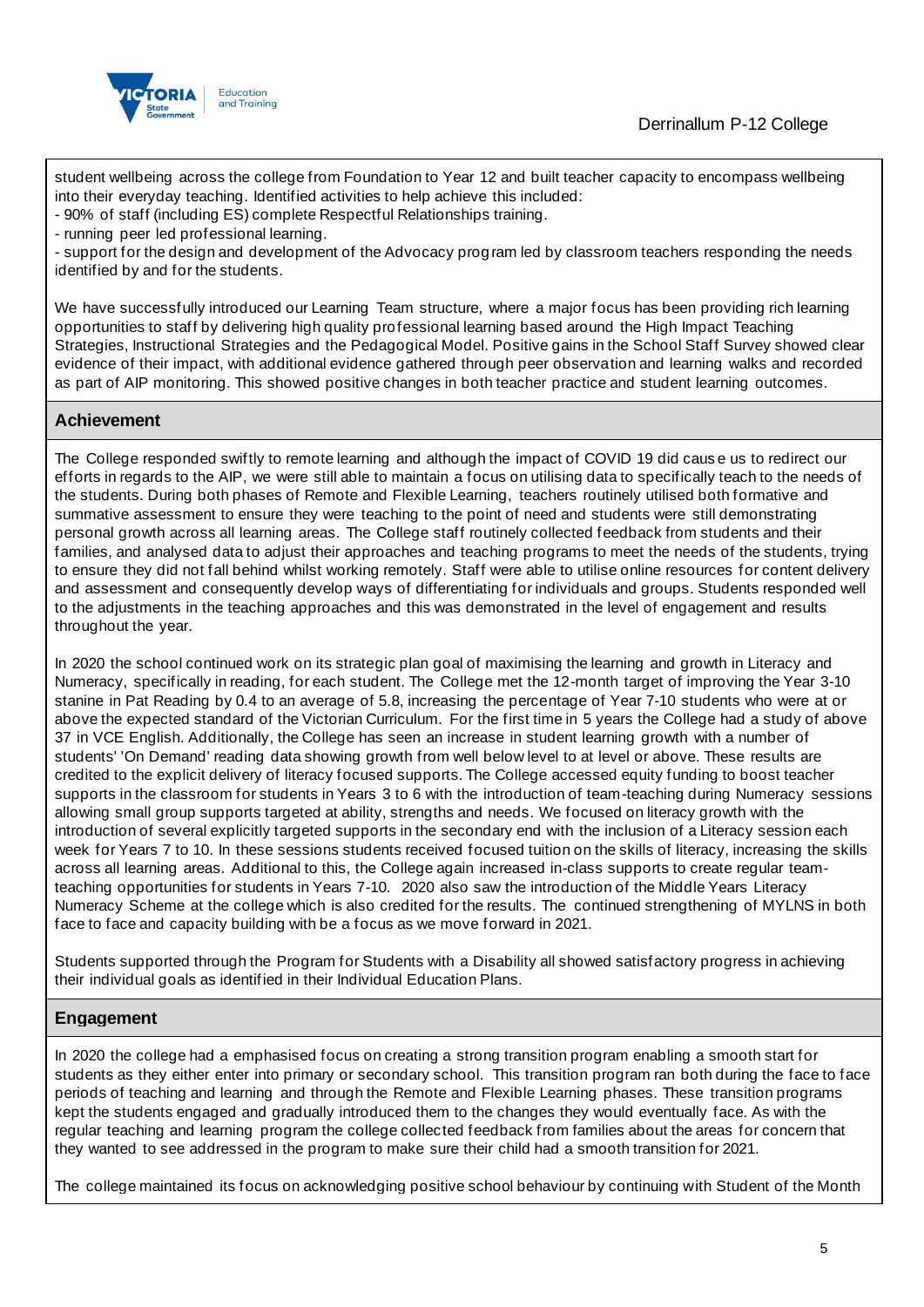

award recognising those students who demonstrated the school values and applied these in their day to day schooling. Staff regularly acknowledged students for their positive efforts nominating students for the award each month. The primary students were also acknowledged with a Student of the Week for classroom achievements. The students efforts were acknowledged with publicity both in the school newsletter and on our social media account.

To ensure that student voice and agency was increased the college had a strong focus on re-invigorating the Student Representative Council. The SRC were routinely approached for feedback about items ranging from equipment for the yard, resources for the classroom, uniform design and timetabling considerations. The school tried to ensure that student voice was heard in all aspects of any strategic decision. During remote and flexible learning the college ensured that students were communicated with daily to ensure that they maintained connectednes s. This included using the SRC to routinely feedback to college leadership about challenges or concerns being faced by students. As a direct result of this feedback the College created a social media page that enabled students, their families and the wider school community to keep up to date with the happenings of the college during lockdown. The account was very positively received both by our students and the wider community.

In 2020 the Engagement Learning Team led a attendance drive which was student driven and focused, ensuring students regularly attended school once we returned to face to face learning. The college was successful in maintaining engagement and keeping non-attendance low in 2020. Students were routinely monitored through homeroom teachers or advocates and followed up with an attendance officer who made routine contact with families when the students were absent. The college also ran an education program for families about the importance of regular attendance and what an unauthorised absence is. The attendance drive will continue in 2021 with an increased focus on student driven outcomes for good attendance.

## **Wellbeing**

In 2020 as our central well-being strategy, the College introduced a program called Advocacy designed with the explicit agenda to address the delivery of Respectful Relationships, the Safe Schools message, resilience and school connectedness. However, it also ended up supporting the added agenda of happy, active and healthy kids introduced by the Department mid-way through the year in response the introduction of Remote and Flexible Learning. The Advocacy Program introduced the idea of having an 'advocate' at school for each child to connect with. Weekly sessions allowed a specialised time that focused teaching efforts on the well-being and social development of the students. The school's Attitudes to School Survey showed an improvement in the feeling of 'having an advocate at school' with 85% of students surveyed indicated they agreed with this. Other areas of marked improvement for the college included the sense of inclusion and management of bullying. There was also an increase attitudes to attendance, confidence and student voice.

The college employed both a Social Worker and a Mentor to provide supports to the students additional to the work of teachers. The social worker provided support and counselling sessions for individual students on a needs basis and the mentor worked supporting students in the yard with their social skills, as well as in the classroom with general supports and guidance. Students responded positively, engaging with the roles on a routine basis, and providing feedback as to the work they would like staff in these roles to do. The Well-being Learning Team also supplemented the work on personal well-being with emphasise on promotion of health days and days of action such as "R U OK" Day and the National Day of Action Against Bullying. Educational programs were run within the Advocacy program and Integrated Studies to increase student awareness and understanding of why we participate in such activities.

The college was deliberate in trying to ensure we catered for the mental health and wellbeing of the students during both periods of remote learning by including a planned 'Recharge Day' at the appro ximate mid-point of both of the programs. The student work for the day was focussed around participating in general mental health and wellbeing activities with their families during the lockdowns. This took the pressure off those at home trying to assist with the delivery of the Remote Learning program but also tried to ensure that our wider school community were prioritising their mental health during a challenging time. Feedback from parents and carers about this approach was positive and many families expressed their gratitude for considering them in the development of the recharge day.

The staff satisfaction, according to the School Staff Survey, showed growth again in positive responses for school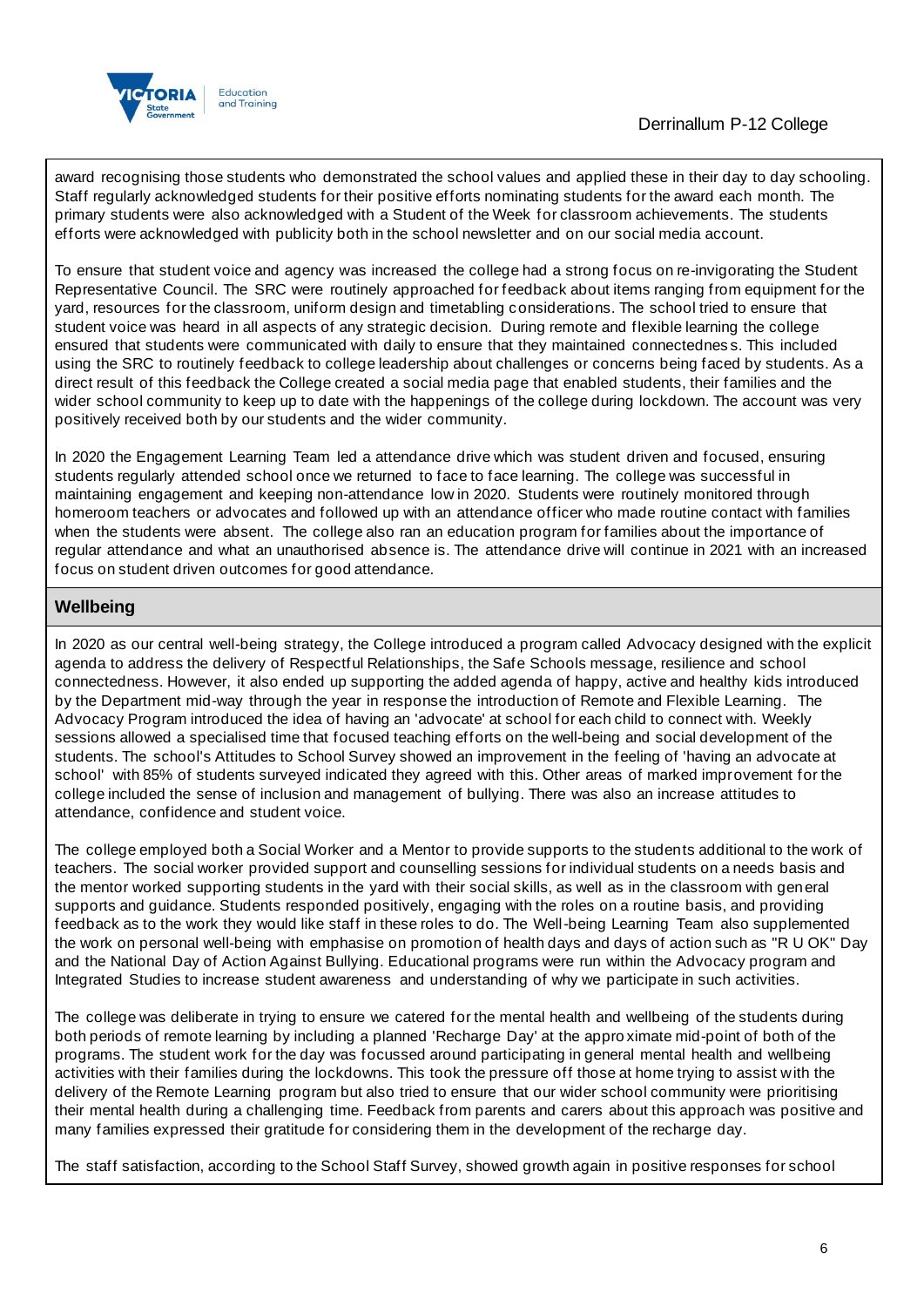

climate, school leadership and teaching and learning - practice improvement. In most areas of the survey we were comparable or above the state average.

#### **Financial performance and position**

The 2020 SRP budget was based on confirmed enrolments of 75.8 students, an increase of 4 students from 2019. The current year credit budget \$2,100,691 was fully expended over the 2020 staffing profile including the Tutor program contribution. The carry forward surplus is equivalent to the B/F surplus from 2019. Quarterly cash grant moneys of \$440316 were supplemented with Cleaning Uplift \$50727, Furniture & Equipment Grant \$20661 and Bushfire Preparedness \$22245.34 grants. Advance money was received of \$9725.

Facilities in the school were improved with the following purchases:

- o Indoor stadium toilets/foyer painted \$7293
- o Staffwork room and Data room refurbishment furniture, paint, carpet \$27,360
- o Staff kitchenette upgrade \$12100
- o 10 x interactive whiteboards \$29068
- o 25 x student laptops \$21635 including 15 SSD updates for older laptops
- o 7 rooms were fitted with new blinds \$7430
- o New John Deere mower for grounds \$17381

o LED lights installed across the school partially funded by the school and partly through Victorian Energy Upgrade Scheme

o 12 x air conditioners were replaced following hail damage from the January storm. This was mostly covered by VMIA insurance claim \$31696 received in reimbursement

> **For more detailed information regarding our school please visit our website at [http://www.derrinallump12.vic.edu.au](http://www.derrinallump12.vic.edu.au/)**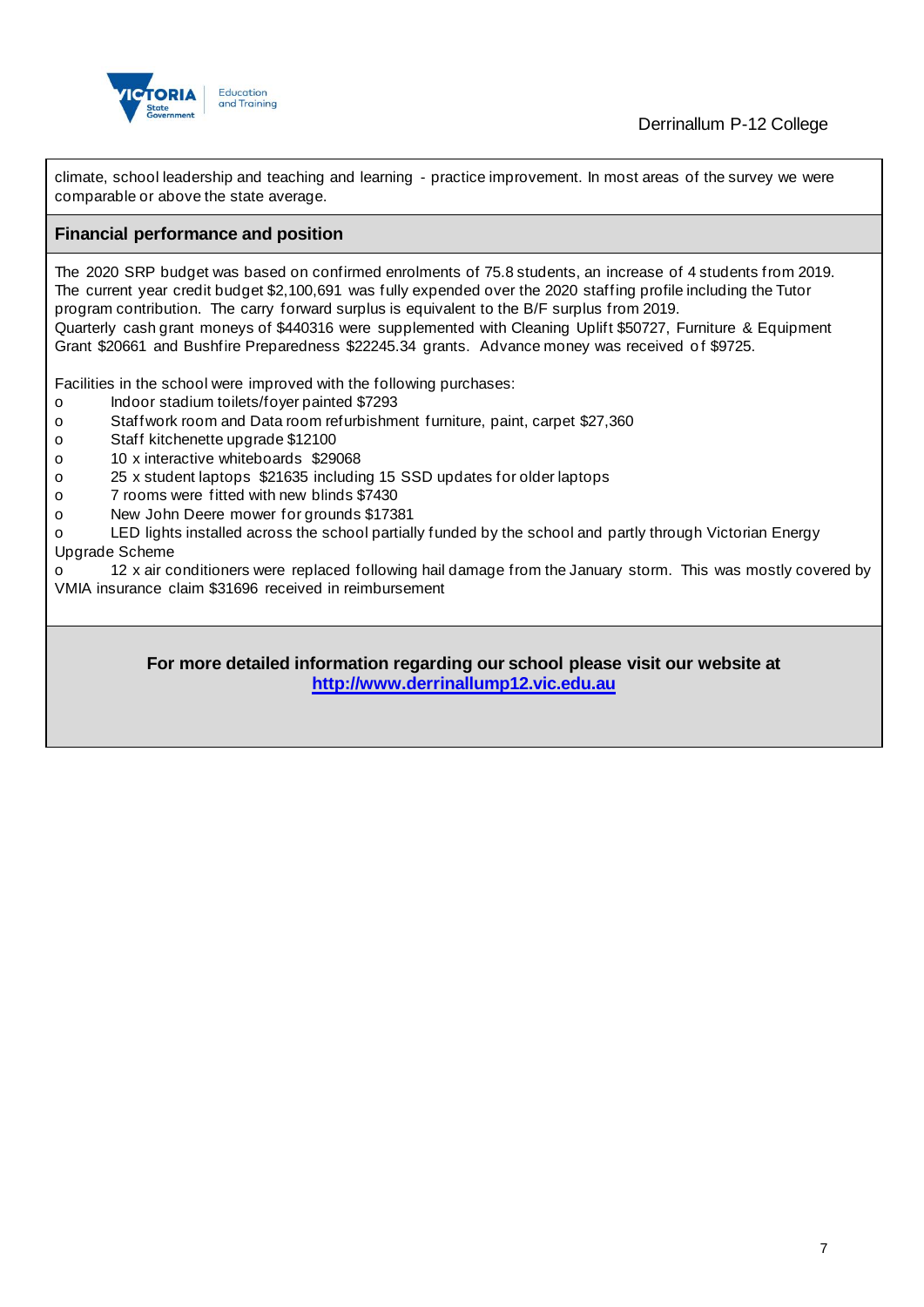

# **Performance Summary**

The Performance Summary for government schools provides an overview of how this school is contributing to the objectives of the Education State and how it compares to other Victorian Government schools.

All schools work in partnership with their school community to improve outcomes for children and yo ung people. Sharing this information with parents and the wider school community helps to support community engagement in student learning, a key prio rity of the Framework for Improving Student Outcomes.

Refer to the 'How to read the Annual Report' section for help on how to interpret this report.

## SCHOOL PROFILE

#### **Enrolment Profile**

A total of 76 students were enrolled at this school in 2020, 30 female and 46 male.

0 percent of students had English as an additional language and 0 percent were Aboriginal or Torres Strait Islander.

#### **Overall Socio-Economic Profile**

The overall school's socio-economic profile is based on the school's Student Family Occupation and Education index (SFOE) which takes into account parents' occupations and education.

Possible socio-economic band values are: Low, Low-Medium, Medium and High.

This school's socio-economic band value is: Medium

#### **Parent Satisfaction Summary**

The percent endorsement by parents on their school satisfaction level, as reported in the annual Parent Opinion Survey.

Percent endorsement indicates the percent of positive responses (agree or strongly agree) from parents who responded to the su rvey.



#### **School Staff Survey**

The percent endorsement by staff on School Climate, as reported in the annual School Staff Survey.

Percent endorsement indicates the percent of positive responses (agree or strongly agree) from staff who responded to the survey. Data is suppressed for schools with three or less respondents to the survey for confidentiality reasons.



Percent endorsement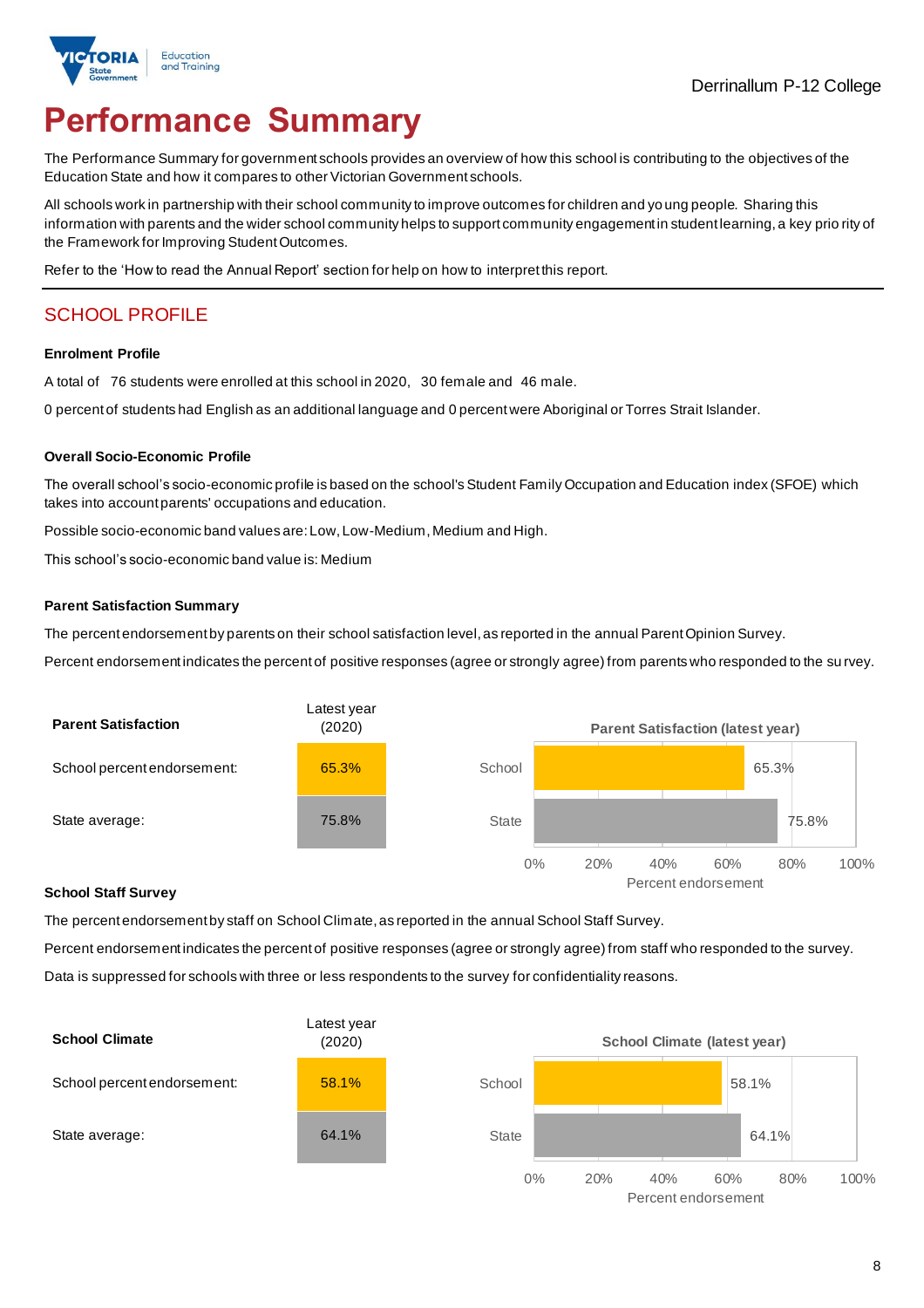

## ACHIEVEMENT

*Key: 'Similar Schools' are a group of Victorian government schools that are like this school, taking into account the school's socioeconomic background of students, the number of non-English speaking students and the size and location of the school.*

#### **Teacher Judgement of student achievement**

Percentage of students working at or above age expected standards in English and Mathematics.



| <b>English</b><br>Years 7 to 10                                   | Latest year<br>(2020) |
|-------------------------------------------------------------------|-----------------------|
| School percent of students at or above age<br>expected standards: | 76.5%                 |
| Similar Schools average:                                          | 65.8%                 |
| State average:                                                    | 75.8%                 |

| <b>Mathematics</b><br>Years Prep to 6                             | Latest year<br>(2020) |  |
|-------------------------------------------------------------------|-----------------------|--|
| School percent of students at or above age<br>expected standards: | 78.7%                 |  |
| Similar Schools average:                                          | 84.5%                 |  |
| State average:                                                    | 85.2%                 |  |

| <b>Mathematics</b><br>Years 7 to 10                               | Latest year<br>(2020) |  |
|-------------------------------------------------------------------|-----------------------|--|
| School percent of students at or above age<br>expected standards: | 70.4%                 |  |
| Similar Schools average:                                          | 54.7%                 |  |
| State average:                                                    | 66.3%                 |  |







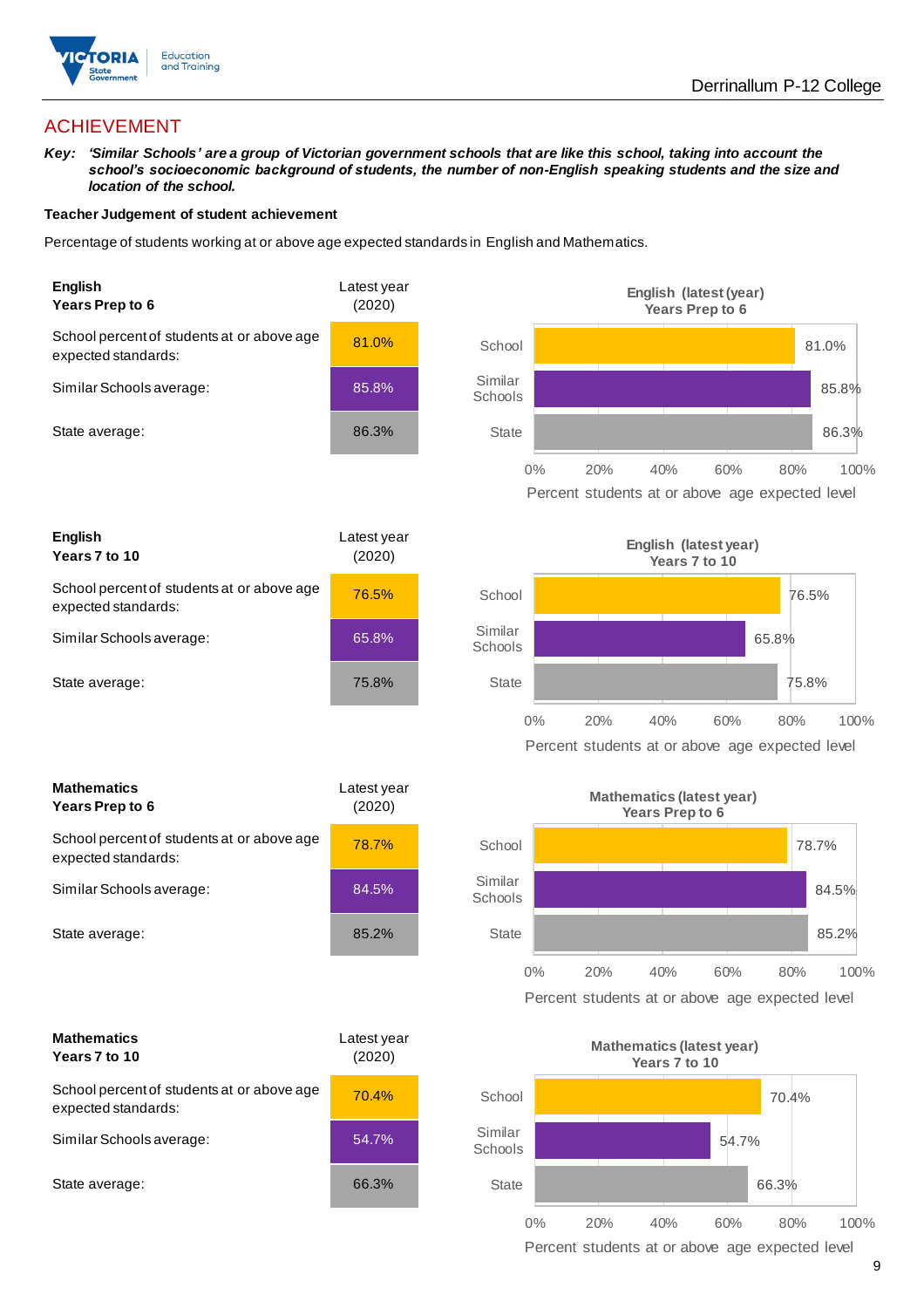

## ACHIEVEMENT (continued)

#### **NAPLAN**

NAPLAN tests were not conducted in 2020.

#### **NAPLAN Learning Gain**

NAPLAN learning gain is determined by comparing a student's current year result to the results of all 'similar' Victorian stu dents (i.e. students in all sectors in the same year level who had the same score two years prior).

NAPLAN tests were not conducted in 2020.

#### **Victorian Certificate of Education (VCE)**

Mean study score from all VCE subjects undertaken by students at this school. This includes all Unit 3 and 4 studies (includi ng those completed in Year 11) and any VCE VET studies awarded a study score.

The maximum student study score is 50 and the state-wide mean (including Government and non-Government schools) is set at 30.





Students in 2020 who satisfactorily completed their VCE: 100%

Year 12 students in 2020 undertaking at least one Vocational Education and Training (VET) unit of competence:<br>Training (VET) unit of competence:

VET units of competence satisfactorily completed in 2020: 91%

Victorian Certificate of Applied Learning (VCAL) credits satisfactorily **100%** to the completed in 2020:

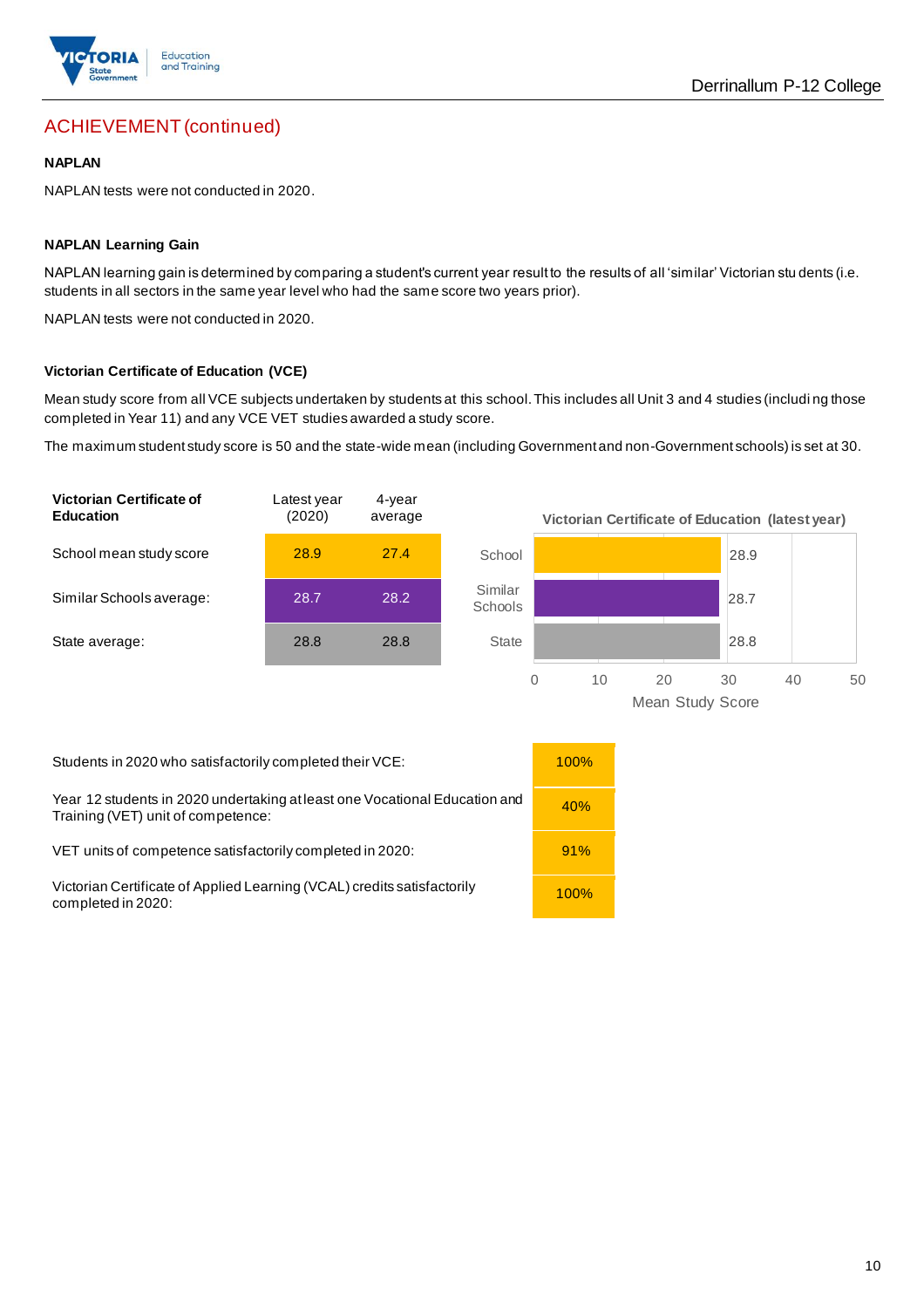

## ENGAGEMENT

*Key: 'Similar Schools' are a group of Victorian government schools that are like this school, taking into account the school's socioeconomic background of students, the number of non-English speaking students and the size and location of the school.*

#### **Average Number of Student Absence Days**

Absence from school can impact on students' learning. Common reasons for non-attendance include illness and extended family holidays.Absence and attendance data in 2020 may have been influenced by local processes and procedures adopted in response to remote and flexible learning.



| <b>Student Absence</b><br>Years 7 to 12   | Latest year<br>(2020) | 4-year<br>average |
|-------------------------------------------|-----------------------|-------------------|
| School average number of<br>absence days: | 13.0                  | 16.7              |
| Similar Schools average:                  | 21.9                  | 21.6              |
| State average:                            | 17.8                  | 19.2              |
|                                           |                       |                   |



#### **Attendance Rate (latest year)**

|                                             | Prep   | Year 1 | Year 2     | Year 3 | Year 4  | Year 5  | Year 6  |
|---------------------------------------------|--------|--------|------------|--------|---------|---------|---------|
| Attendance Rate by year level<br>$(2020)$ : | 96%    | 94%    | <b>NDP</b> | 97%    | 95%     | 95%     | 97%     |
|                                             | Year 7 | Year 8 | Year 9     |        | Year 10 | Year 11 | Year 12 |
| Attendance Rate by year level<br>$(2020)$ : | 93%    | 91%    | 92%        |        | 95%     | 94%     | 94%     |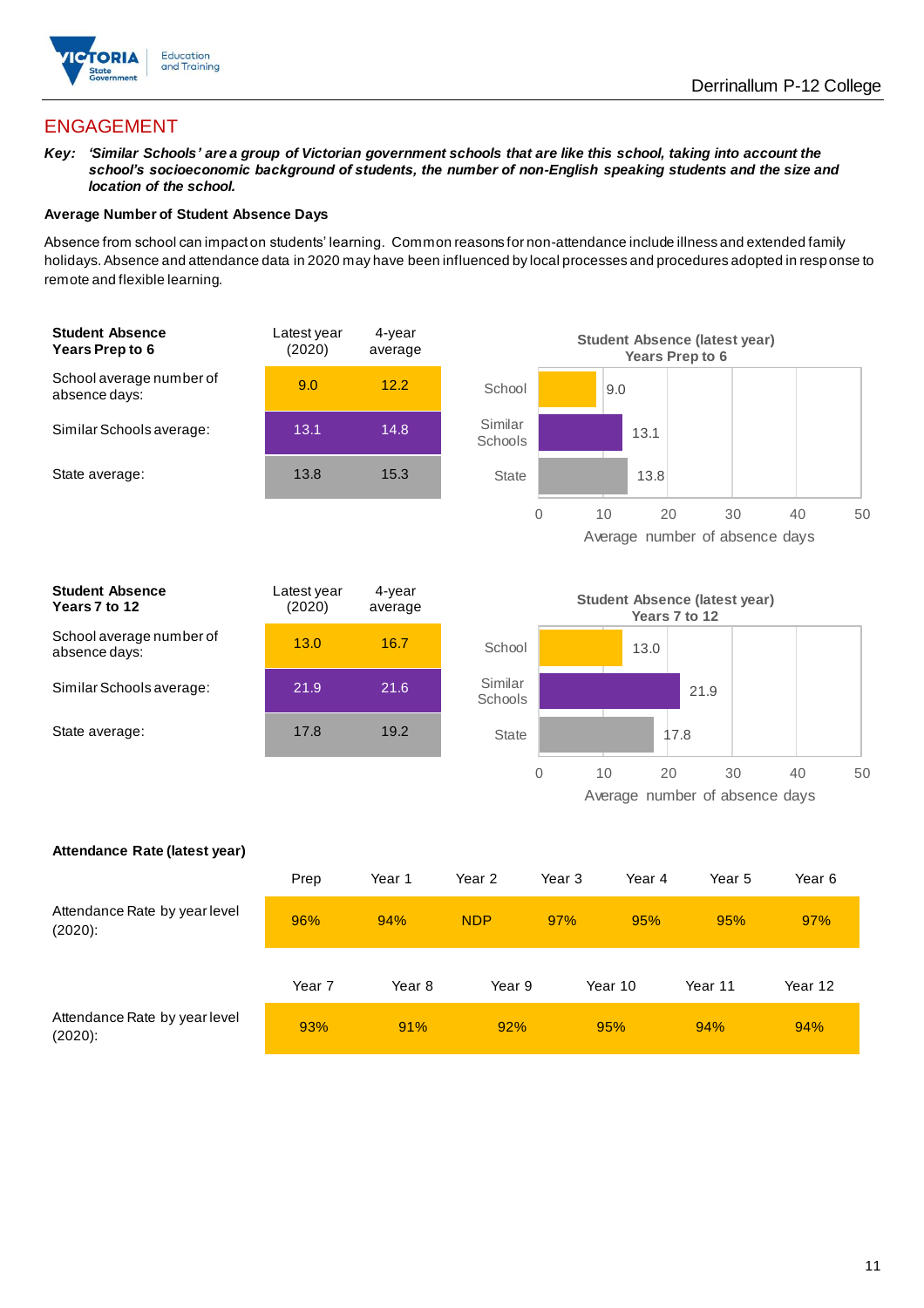

## ENGAGEMENT (continued)

#### **Student Retention**

Percentage of Year 7 students who remain at the school through to Year 10.



#### **Students exiting to further studies or full-time employment**

Percentage of students from Years 10 to 12 going on to further studies or full-time employment.

Note: This measure refers to data from the previous calendar year. Data excludes destinations recorded as 'Unknown'.

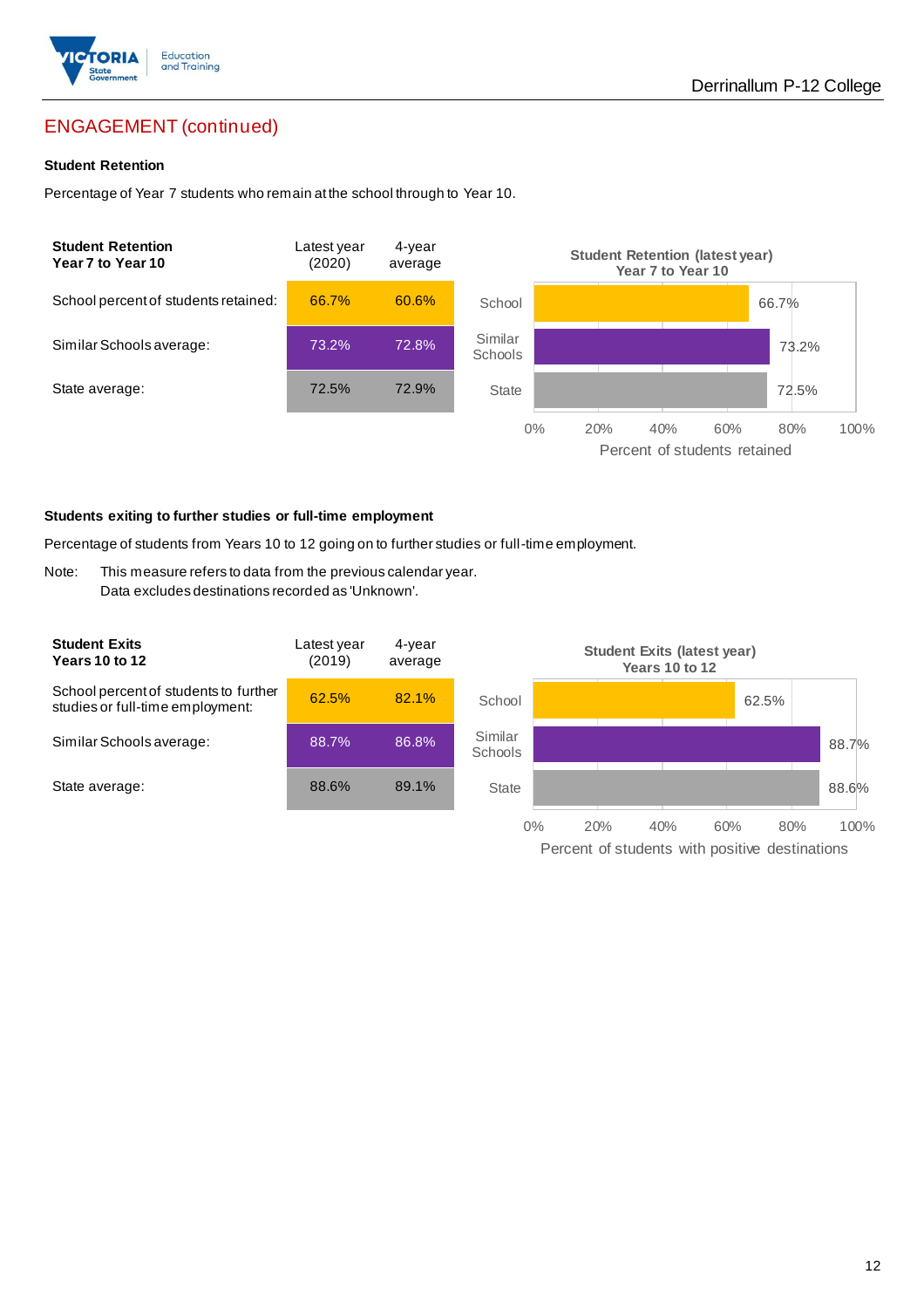

## WELLBEING

*Key: 'Similar Schools' are a group of Victorian government schools that are like this school, taking into account the school's socioeconomic background of students, the number of non-English speaking students and the size and location of the school.*

#### **Student Attitudes to School – Sense of Connectedness**

The percent endorsement on Sense of Connectedness factor, as reported in the Attitudes to School Survey completed annually by Victorian Government school students, indicates the percent of positive responses (agree or strongly agree).

Schools who participated in the Student Attitudes to School survey in 2020 should refer to the advice provided regarding the consistency of their data.

| <b>Sense of Connectedness</b><br>Years 4 to 6 | Latest year<br>(2020) | 4-year<br>average |  |
|-----------------------------------------------|-----------------------|-------------------|--|
| School percent endorsement:                   | 79.5%                 | 70.5%             |  |
| Similar Schools average:                      | 85.9%                 | 82.3%             |  |
| State average:                                | 79.2%                 | 81.0%             |  |

*Due to lower participation rates and differences in collection methodology in 2020, data are often not comparable with previous years or within similar school groups. Care should be taken when interpreting these results.*

| <b>Sense of Connectedness</b><br>Years 7 to 12 | Latest year<br>(2020) | 4-year<br>average |  |
|------------------------------------------------|-----------------------|-------------------|--|
| School percent endorsement:                    | 71.9%                 | 58.9%             |  |
| Similar Schools average:                       | 55.0%                 | 55.7%             |  |
| State average:                                 | 59.5%                 | 55.3%             |  |

*Due to lower participation rates and differences in collection methodology in 2020, data are often not comparable with previous years or within similar school groups. Care should be taken when interpreting these results.*



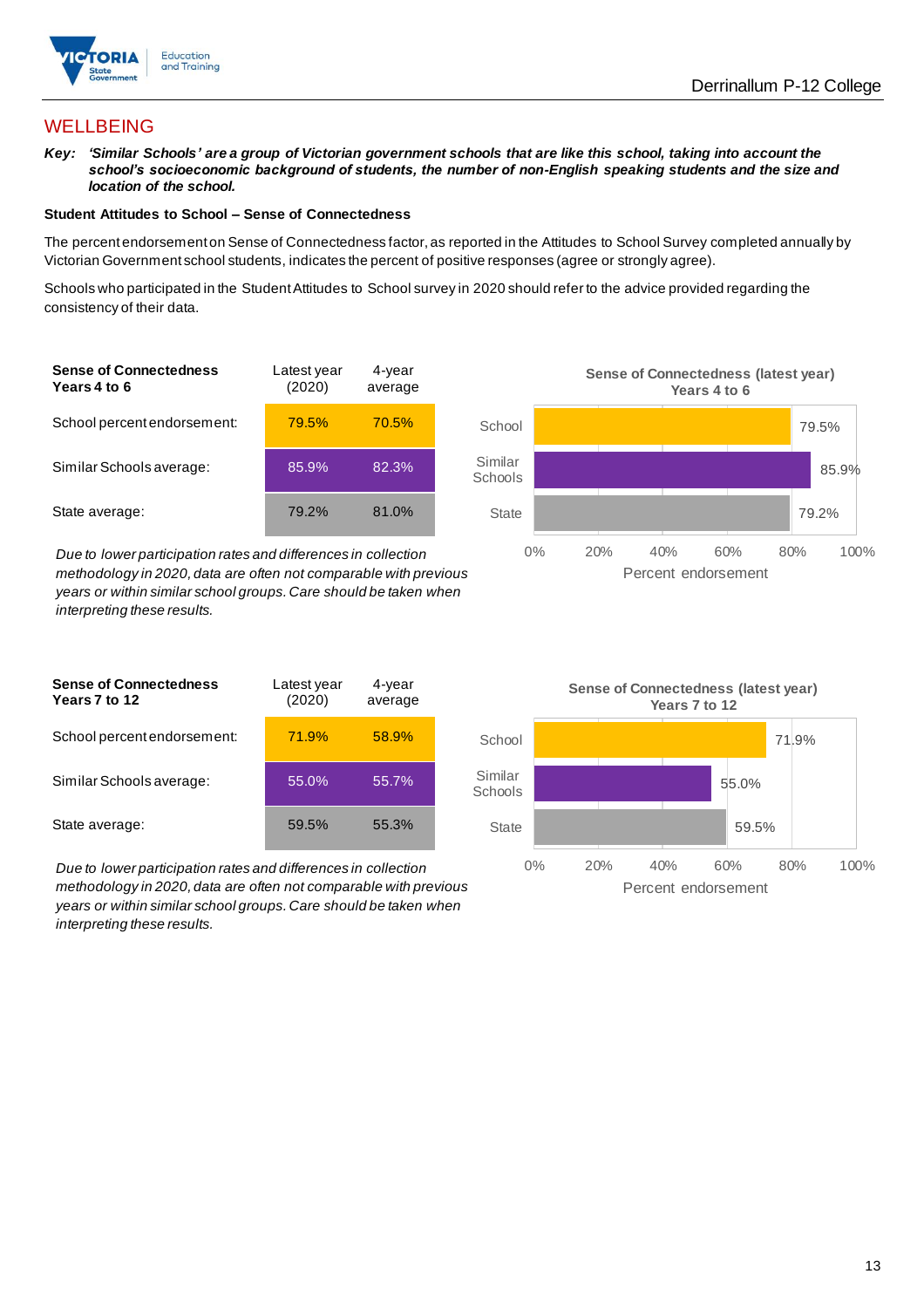

## WELLBEING (continued)

#### **Student Attitudes to School – Management of Bullying**

The percent endorsement on Management of Bullying factor, as reported in the Attitudes to School Survey completed annually by Victorian Government school students, indicates the percent of positive responses (agree or strongly agree).

Schools who participated in the Student Attitudes to School survey in 2020 should refer to the advice provided regarding the consistency of their data.

| <b>Management of Bullying</b><br>Years 4 to 6 | Latest year<br>(2020) | 4-year<br>average |  |
|-----------------------------------------------|-----------------------|-------------------|--|
| School percent endorsement:                   | 85.4%                 | 78.3%             |  |
| Similar Schools average:                      | 87.7%                 | 84.6%             |  |
| State average:                                | 78.0%                 | 80.4%             |  |

*Due to lower participation rates and differences in collection methodology in 2020, data are often not comparable with previous years or within similar school groups. Care should be taken when interpreting these results.*



| <b>Management of Bullying</b><br>Years 7 to 12 | Latest year<br>(2020) | 4-year<br>average |  |
|------------------------------------------------|-----------------------|-------------------|--|
| School percent endorsement:                    | 86.0%                 | 61.7%             |  |
| Similar Schools average:                       | 63.0%                 | 61.8%             |  |
| State average:                                 | 60.3%                 | 57.9%             |  |

*Due to lower participation rates and differences in collection methodology in 2020, data are often not comparable with previous years or within similar school groups. Care should be taken when interpreting these results.*

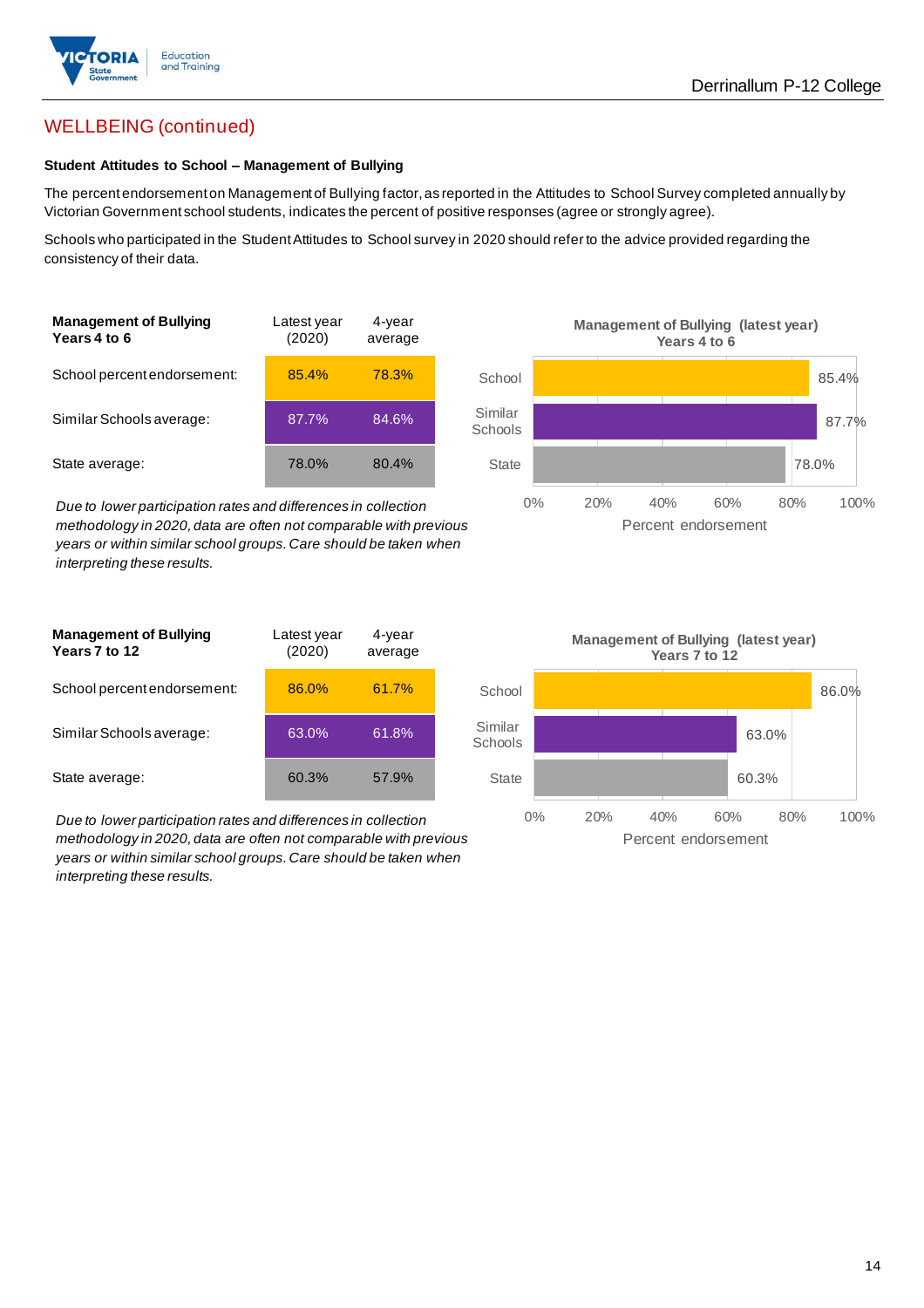

# **Financial Performance and Position**

FINANCIAL PERFORMANCE - OPERATING STATEMENT SUMMARY FOR THE YEAR ENDING 31 DECEMBER, 2020

| Revenue                         | <b>Actual</b> |
|---------------------------------|---------------|
| <b>Student Resource Package</b> | \$2,100,691   |
| Government Provided DET Grants  | \$521,592     |
| Government Grants Commonwealth  | <b>NDA</b>    |
| Government Grants State         | \$12,546      |
| Revenue Other                   | \$30,218      |
| Locally Raised Funds            | \$48,751      |
| <b>Capital Grants</b>           | <b>NDA</b>    |
| <b>Total Operating Revenue</b>  | \$2,713,798   |
|                                 |               |
| Equity $1$                      | <b>Actual</b> |
| Equity (Social Disadvantage)    | \$55,797      |

| <b>Equity Total</b>                                 | \$58,046   |
|-----------------------------------------------------|------------|
| Equity (Social Disadvantage - Extraordinary Growth) | <b>NDA</b> |
| <b>Transition Funding</b>                           | <b>NDA</b> |
| Equity (Catch Up)                                   | \$2.249    |
| Equity (Social Disadvantage)                        | \$55,797   |

| <b>Expenditure</b>                    | <b>Actual</b> |
|---------------------------------------|---------------|
| Student Resource Package <sup>2</sup> | \$1,861,038   |
| Adjustments                           | <b>NDA</b>    |
| <b>Books &amp; Publications</b>       | \$2,488       |
| Camps/Excursions/Activities           | \$19,813      |
| <b>Communication Costs</b>            | \$5,598       |
| Consumables                           | \$52,708      |
| Miscellaneous Expense <sup>3</sup>    | \$18,669      |
| <b>Professional Development</b>       | \$5,056       |
| Equipment/Maintenance/Hire            | \$81,509      |
| <b>Property Services</b>              | \$169,736     |
| Salaries & Allowances <sup>4</sup>    | \$62,723      |
| <b>Support Services</b>               | \$27,046      |
| Trading & Fundraising                 | \$24,342      |
| Motor Vehicle Expenses                | \$1,181       |
| <b>Travel &amp; Subsistence</b>       | <b>NDA</b>    |
| Utilities                             | \$29,528      |
| <b>Total Operating Expenditure</b>    | \$2,361,434   |
| <b>Net Operating Surplus/-Deficit</b> | \$352,364     |
| <b>Asset Acquisitions</b>             | \$46,600      |

(1) The equity funding reported above is a subset of the overall revenue reported by the school.

(2) Student Resource Package Expenditure figures are as of 02 Mar 2021 and are subject to change during the reconciliation process.

(3) Miscellaneous Expenses include bank charges, administration expenses, insurance and taxation charges.

(4) Salaries and Allowances refers to school-level payroll.